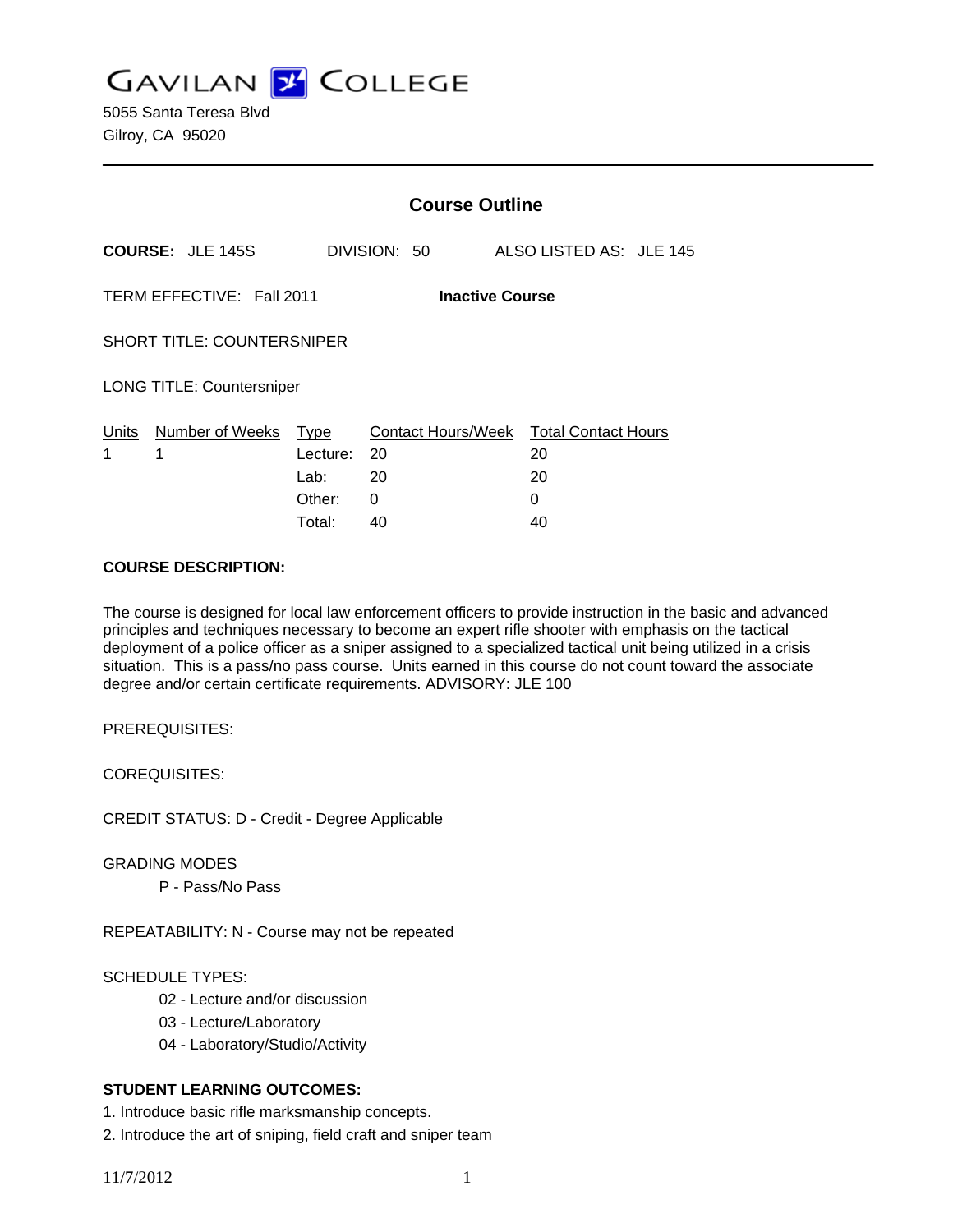#### equipment.

3. Discuss and evaluate sniper rifles, individual and sniper team equipment.

4. Increase individual knowledge of rifle ballistics and weapon maintenance.

- 5. Obtain and demonstrate proper rifle zero and sight-in.
- 6. Achieve accurate demonstrated rifle proficiency with scope
- sighted weapon at 100, 200 and 300 yards.

7. Develop and demonstrate one-shot hit capability at head

size targets at 100 and 200 yards, and body vital areas at 300 yards.

8. Establish individual and team training programs for continued

#### **CONTENT, STUDENT PERFORMANCE OBJECTIVES, OUT-OF-CLASS ASSIGNMENTS**

Inactive Course: 09/26/2011

- 1 I. Registration and orientation
- A. Class roster
- B. Distribution of class materials
- 1. Sniper manual
- 2. Rifle data book
- C. Discuss course content and outline
- D. Course objectives and student demonstrated

required skills

- 1 II. Video cassette on "Sniping" by USMC
- A. Discuss contents and military concepts
- present in cassette
- 1 III. Individual sniper equipment
- A. Sniper rifle with scope
- B. Uniform
- C. Miscellaneous equipment
- 2 IV. Rifle Maintenance and Accuracy
- A. Cleaning equipment necessary and techniques

to be used

- B. Rifle bedding methods
- C. Rifle action types
- D. Rifle barrels
- E. Rifle stocks
- F. Rifle scopes
- G. Rifle tune-up techniques for accuracy
- 2 V. Basic rifle marksmanship concepts
- A. Breathing
- B. Trigger control and release
- C. Eye and sight system
- D. Rifle Grip
- E. Follow through
- 2 VI. Rifle shooting positions
- A. Standing off-hand
- B. Kneeling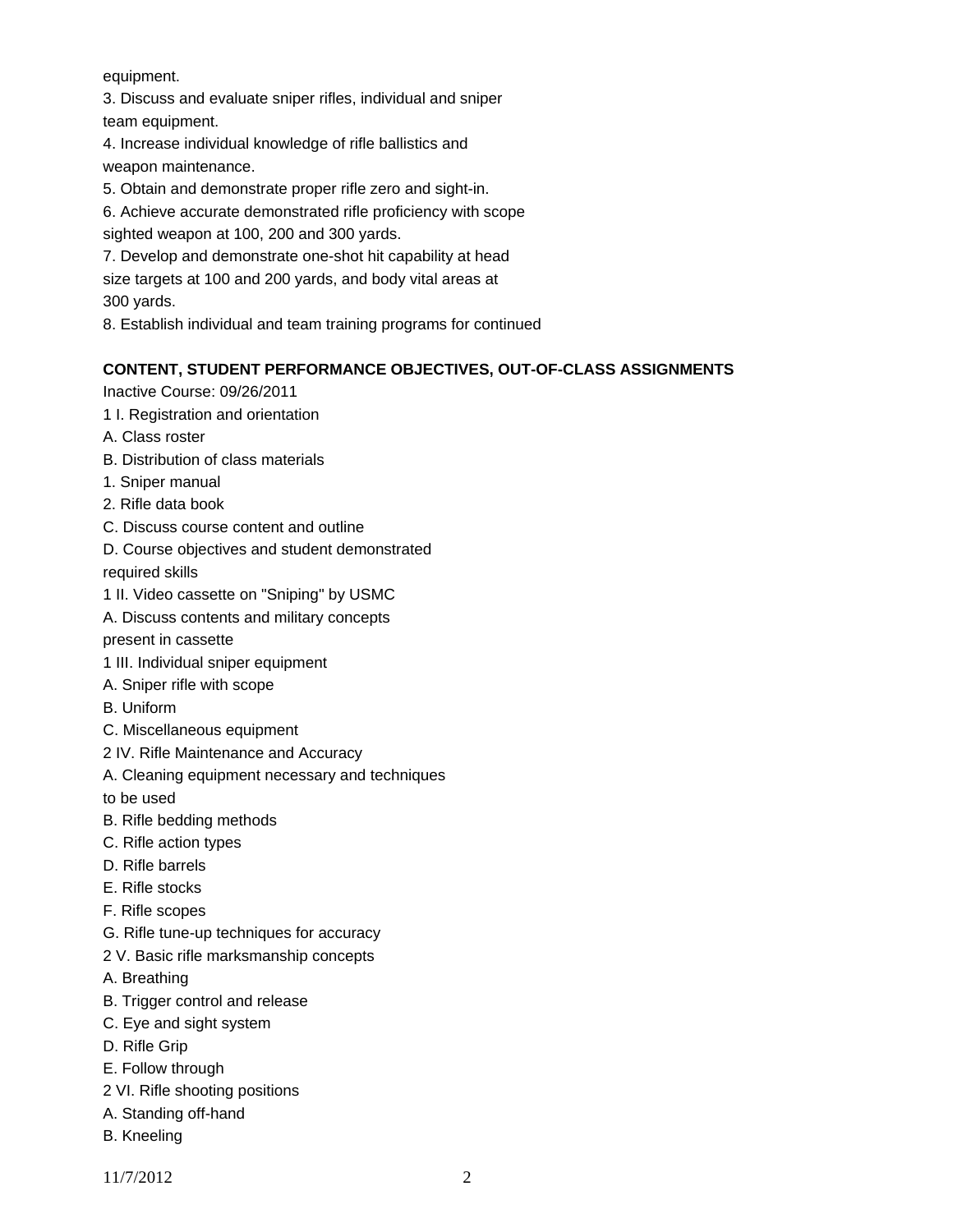- C. Sitting
- D. Prone
- E. Various supported positions
- 2 VII. Field craft and sniper team concepts
- A. Camouflage
- 1. Individual
- 2. Equipment
- B. Cover and concealment
- C. Movement techniques
- D. Selection of sniper position
- E. Observation techniques
- F. Intelligence gathering techniques and recording techniques
- G. Secondary positions
- H. Selection of routes and escape procedures
- I. Anti-sniping firing techniques
- 4 VIII. Rifle Ballistics
- A. Rifle caliber choices
- B. Relative stopping power index for various calibers
- C. Rifle trajectory tables
- D. Wind deflection
- E. Range Estimation Techniques
- F. Wind force and direction techniques
- G. Uphill and downhill shooting techniques
- H. Mirage
- I. Moving target leads
- J. Rifle zero tables
- 1 IX. Rifle Date Book
- A. Appropriate dope entries
- B. Rifle zero and sight-in techniques
- C. Call shots
- D. Cold barrel shots
- 1 X. Target location
- A. Human brain areas
- B. Vital body areas
- 2 XI. Dry-Firing and Snaping-in on Various Positions
- 6 XII. Rifle Zero and Sight-In at Range
- 4 XIII. Rifle Firing from Positions at Range
- A. Standing at 100 yards
- B. Kneeling at 100/200 yards
- C. Sitting at 100/200 yards
- D. Prone at 100/200 yards
- E. Prone support at 100/200/300 yards
- 4 XIV. Night Firing Course (Range)
- A. Illumination at 100/200 yards
- B. Non-illumination at 100 yards
- 4 XV. Rifle Firing and Observation Problems at Range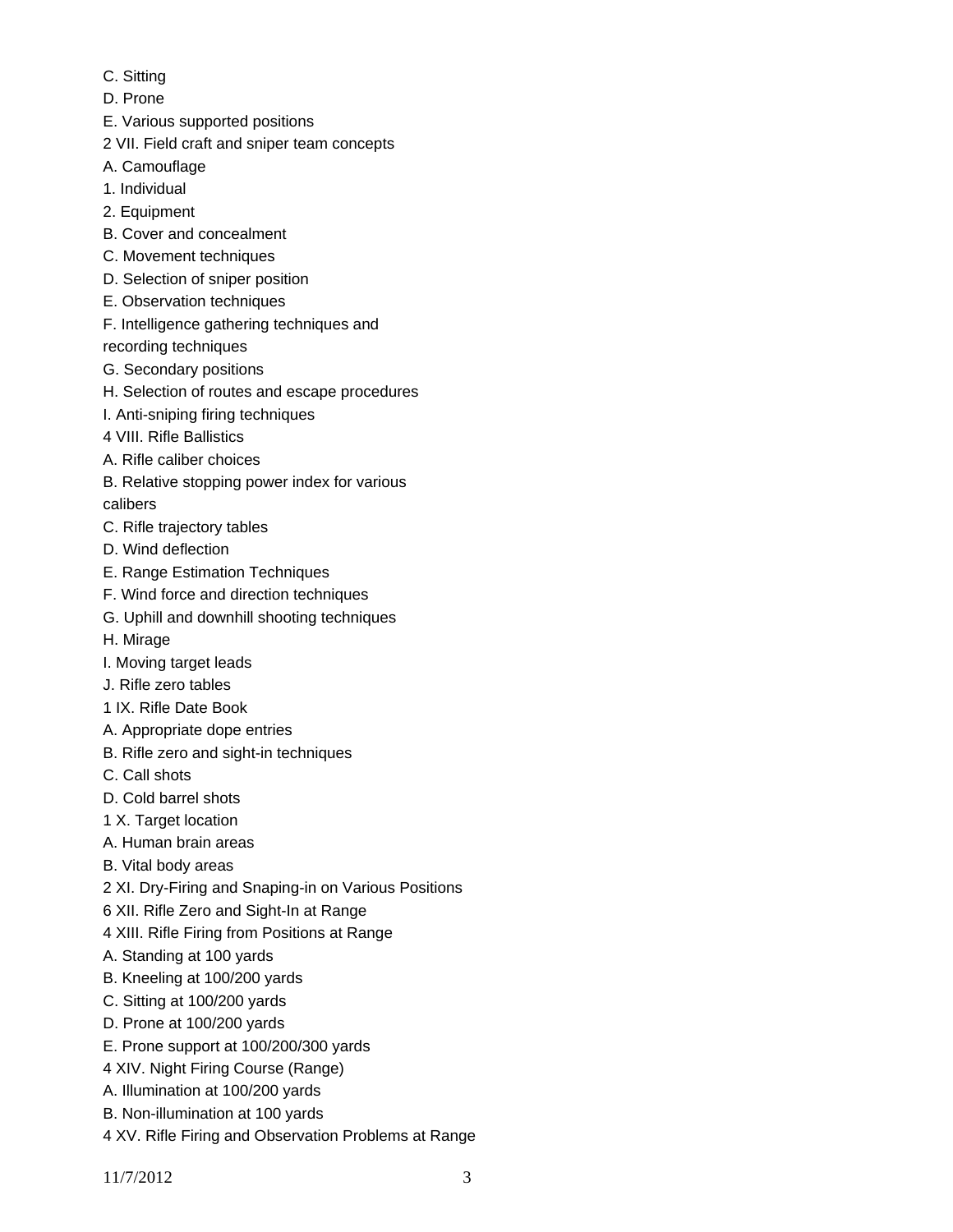- A. Firing at 100 yards at shapes and colors
- B. Firing at 200 yards at shapes and colors
- C. Target identification problems at 100 yards
- 4 XVI. Rifle Firing at Moving Targets at Range
- A. Firing at 100 yards
- B. Firing at 200 yards
- 2 XVII. Rifle Proficiency Test at Range
- A. Rifle Five Shot Group Size at 100/200 yards
- B. Rifle times fire at head target 100/200 yds
- C. Rifle time fire at body target 300 yards
- D. Rifle moving target body shot at 100/200
- yards

1 XVIII. Course Critique and Written Examination The course will prepare the student to handle a crisis situation involving a sniper. COURSE OBJECTIVES:

### **METHODS OF INSTRUCTION:**

Lecture, discussion or demonstration, practical field problems. Course evaluation by student evaluations, peer evaluations, and course coordinator evaluation.

#### **METHODS OF EVALUATION:**

This is a degree-applicable course, but substantial writing assignments are NOT appropriate, because the course primarily: Involves skill demonstrations or problem solving The problem-solving assignments required: None The types of skill demonstrations required: Class performance Performance exams The types of objective examinations used in the course: None Other category: None The basis for assigning students grades in the course: Writing assignments: 0% - 0% Problem-solving demonstrations: 0% - 0% Skill demonstrations: 100% - 100% Objective examinations: 0% - 0%

## **REPRESENTATIVE TEXTBOOKS:**

## **ARTICULATION and CERTIFICATE INFORMATION**

 Associate Degree: CSU GE: IGETC: